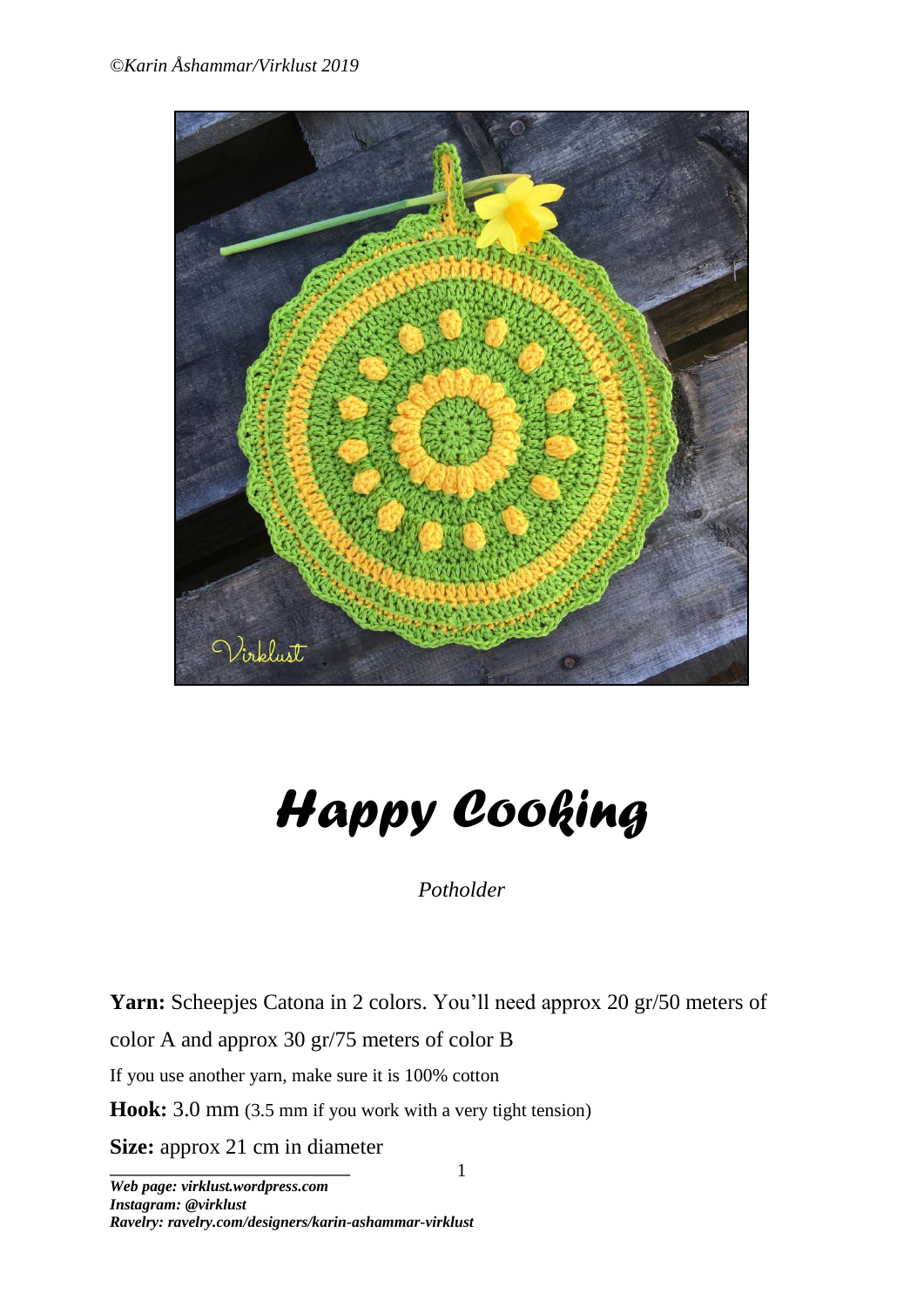# **Abbreviations (US terms)**

| st                | stitch                         |
|-------------------|--------------------------------|
| <b>MR</b>         | magic ring                     |
| sl st             | slip stitch                    |
| ch                | chain                          |
| ch sp             | chain space                    |
| <b>SC</b>         | single crochet                 |
| hdc               | half double crochet            |
| fphdc             | front post half double crochet |
| dc                | double crochet                 |
| pop               | popcorn*                       |
| blo               | back loop only                 |
| F <sub>O</sub>    | fasten off                     |
| $* - *$           | repeat to end of round         |
| $\lceil - \rceil$ | work in the same st            |
| $2$ in $1$        | 2 dc in the same st (increase) |

*\*Popcorn*: *Work 4 dc in the same st. Remove hook from loop and insert it into the first dc. Pick up the loop and pull through. Ch 1 to complete the stitch*

### **Notes**

- The potholder is made of two layers one two-colored front panel and one unicolored back panel, which are crocheted together. After joining you make the edging
- The first st on a round is worked as a standing st *or* is replaced by:

 $sc = ch 1$ 

 $hdc = ch 2$ 

 $dc = ch 3$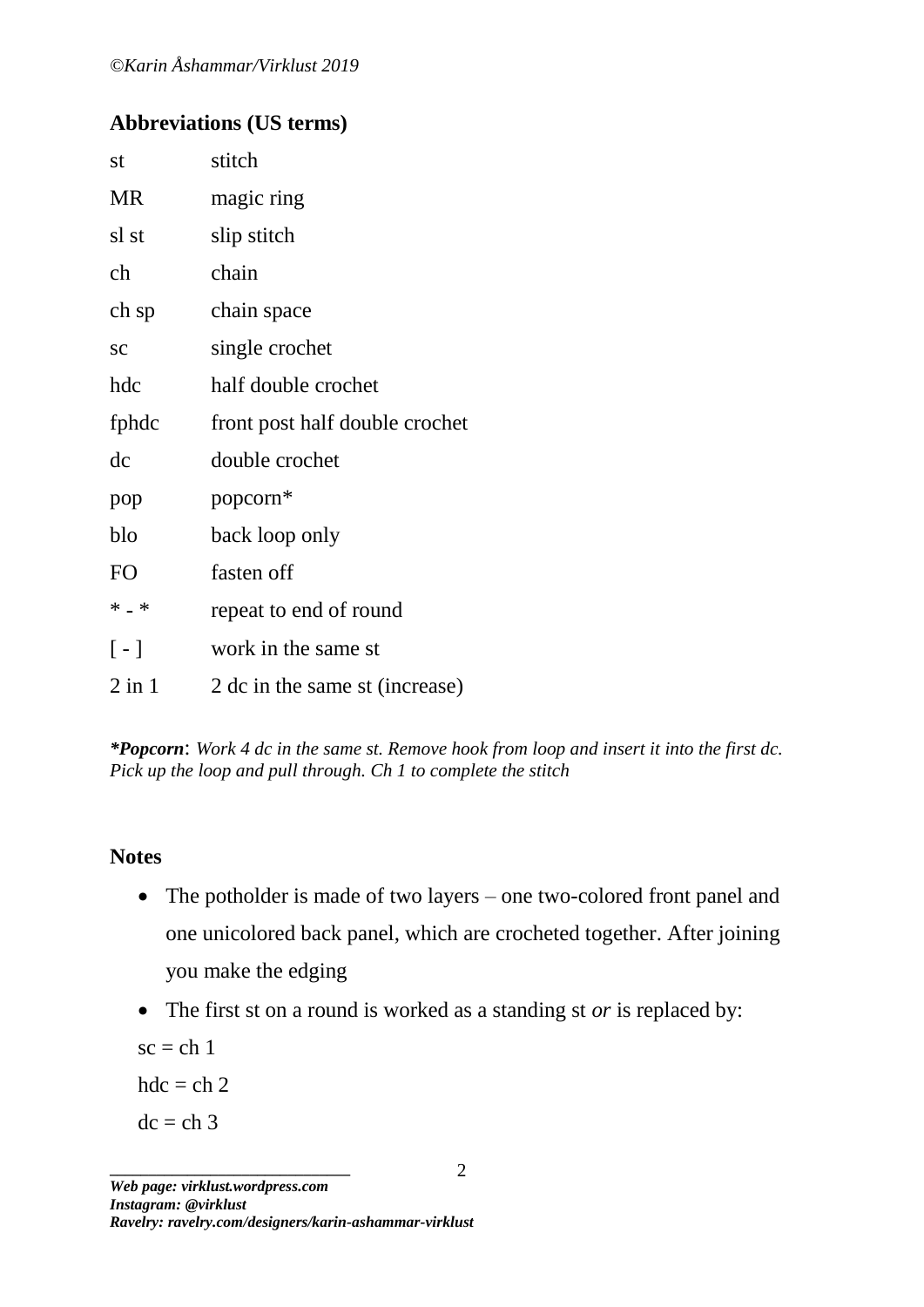- Close each round with a sl st to the first st *or* an invisible join
- Stitch count in ( ) at the end of each round
- Color code (A/B) at the beginning of each round
- Your work may become wobbly or bowl shaped, but will be flatter as it grows larger. If not, try blocking your piece or change to a  $\frac{1}{2}$  - 1 size larger hook

# *Front panel*

**Round 1** (A): 10 hdc in MR (10)

**Round 2** (A): 2 dc in each st (20)

**Round 3** (B): Start in any st, [1 pop, ch 1] in each st (20 pop, 20 ch sp)

**Round 4** (A): Start in any ch sp, \*2 hdc in ch sp, 1 fphdc in pop, 1 hdc in the next ch sp, 1 fphdc in pop\* (50)

**Round 5** (A):  $*4$  dc, 2 dc in the next st $*(60)$ 

*Do not cut yarn between the color changes on the next round. Crochet over the yarn that is not used*



**\_\_\_\_\_\_\_\_\_\_\_\_\_\_\_\_\_\_\_\_\_\_\_\_\_\_\_\_\_\_\_** *Web page: virklust.wordpress.com Instagram: @virklust Ravelry: ravelry.com/designers/karin-ashammar-virklust*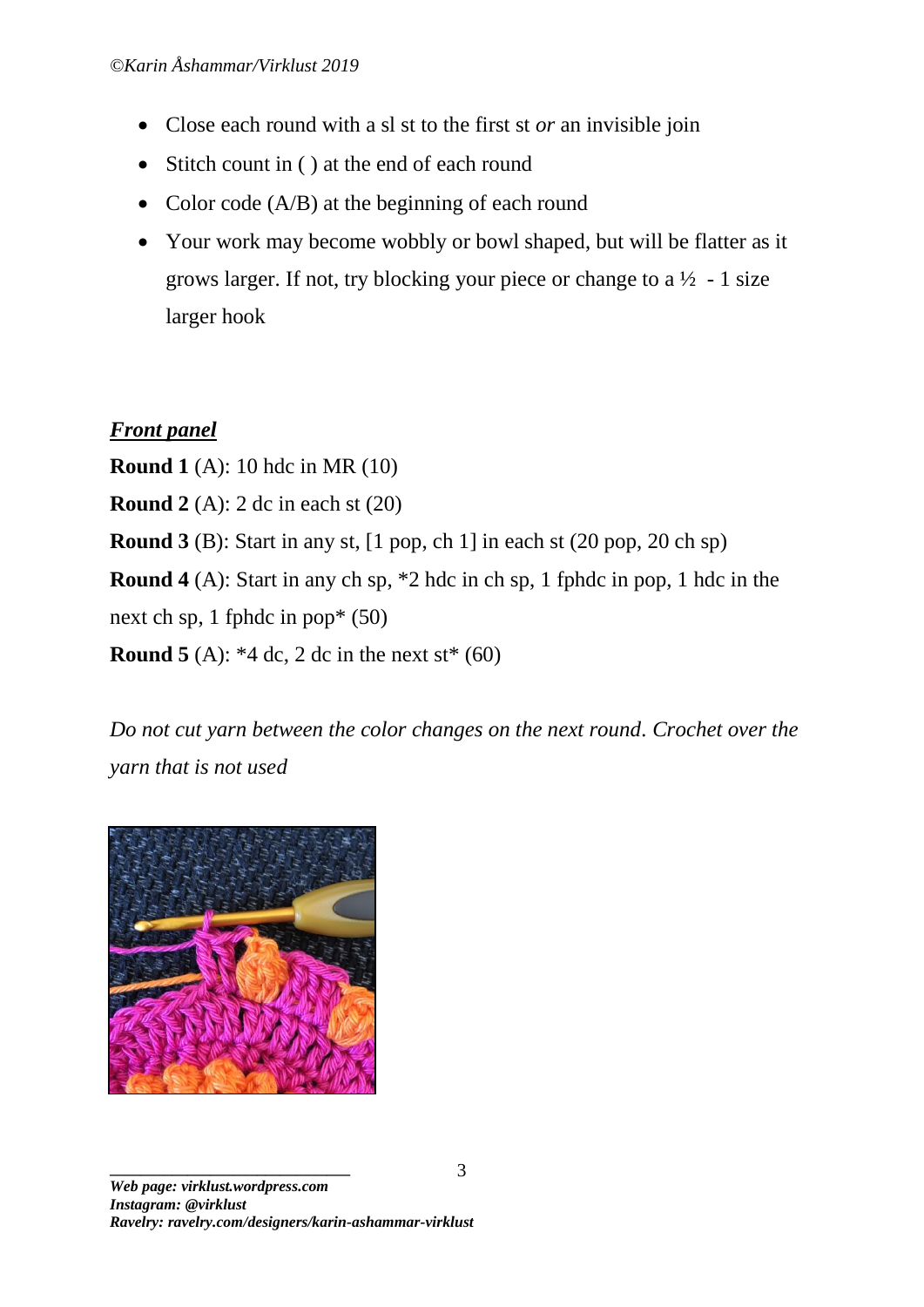**Round 6** (A): \*3 dc, ch 1, *change to color B,* 1 pop, *change to color A,* ch 1\*. *Cut color B* (45 dc, 15 pop, 30 ch sp)

**Round**  $7(A)$ : \*3 hdc, 1 hdc in ch sp, 1 fphdc in pop, 1 hdc in ch sp\* (90)

**Round 8** (A): 1 dc in each st (90)

**Round**  $9$  (B): Start in any st,  $*8$  dc, 2 dc in the next st $*(100)$ 

**Round 10** (A): Start in any st, \*9 dc, 2 dc in the next st\* (110). FO

### *Back panel*

(Color B) **Round 1:** 12 dc in MR (12) **Round 2:** 2 dc in each st (24) **Round 3:** \*1 dc, 2 in 1\* (36) **Round 4:** \*2 dc, 2 in 1\* (48) **Round 5:** \*3 dc, 2 in 1\* (60) **Round 6:** \*4 dc, 2 in 1\* (72) **etc**

Following the formula above, make 12 increases on each round until the circle is the same size as the front panel. You may need to adjust the size by ending with one round of hdc or sc. The stitch count on the last round doesn't need to match the stitch count on the front panel.

FO

### *Assembly*

Place the panels with the wrong sides together.

**\_\_\_\_\_\_\_\_\_\_\_\_\_\_\_\_\_\_\_\_\_\_\_\_\_\_\_\_\_\_\_** *Web page: virklust.wordpress.com Instagram: @virklust Ravelry: ravelry.com/designers/karin-ashammar-virklust*